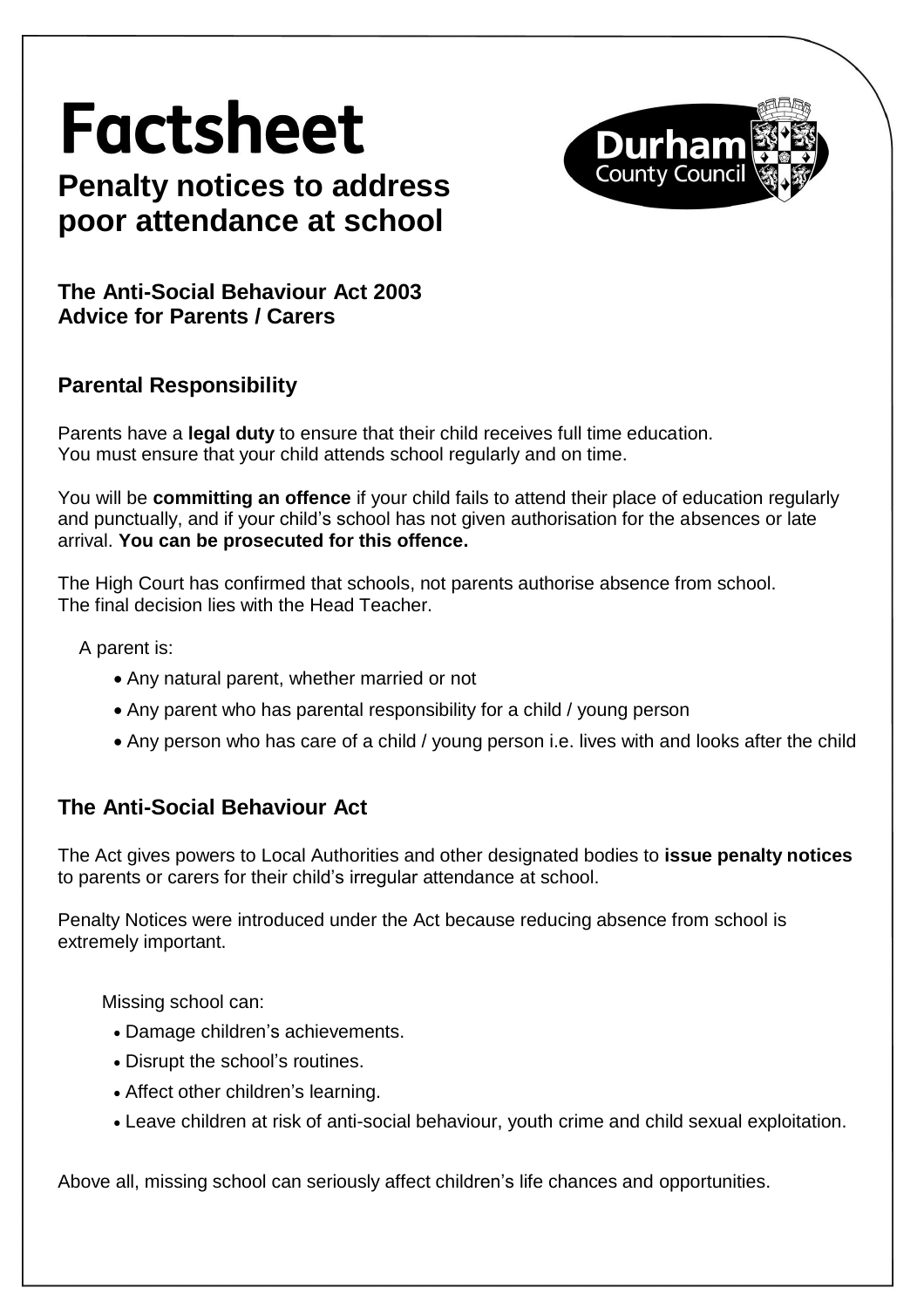A Penalty Notice is an **alternative to prosecution**. Receiving a notice means you have to pay a fixed amount of money for your child's non-attendance at school, and avoids court action as long as it is paid in full.

#### **Fixed Penalty Notice Triggers**

If your child has accrued **7 days or more** of unauthorised absence in a minimum 12 rolling school week period, you could receive:

- **A warning** requiring you to ensure no further unauthorised absences occur in a 15 school day monitoring period, otherwise you would receive a fine.
- **A fixed penalty notice** the warning period does not apply to notices issued due to leave of absence in term time taken without permission, or other parentally condoned absence.

#### **Leave of absence in term time**

The law states Head Teachers should not grant any leave of absence in term time **unless there are exceptional circumstances.** If you take a leave of absence without the school's permission, and this absence amounts to 7 days or more, you could receive a penalty notice.

The Local Authority never takes enforcement action lightly, we would much rather work with parents/carers to improve attendance. However, the Authority will use these powers to ensure that your child attends school regularly. Should you require advice and support about attendance issues contact either your school / academy.

#### **Fixed Penalty Notices**

A Penalty Notice is sent by first class post to your home and can be issued where attendance is irregular and where unauthorised absences occur due to:

- Leave of absence in term time
- Persistent late arrival after the register has closed
- To assist Year 11 pupils to engage in education
- Overt truancy (including pupils found during truancy sweeps)
- Inappropriate, parentally condoned absence.

A fine applies to **each parent** for **each child** who fails to attend school regularly. Where two parents / carers are issued with a penalty notices for a child, **both fines must be paid.**

#### **Payment within 21 days is £60. Payment doubles to £120 if paid after 21 days but within 28 days.**

If the penalty notice is not paid **in full** by the end of the 28 day payment period, the Local Authority will bring a prosecution against you for failing to ensure your child's regular attendance at school during the period. As the notices are 'fixed,' the legislation does not allow part payments to be made, or payment by instalments.